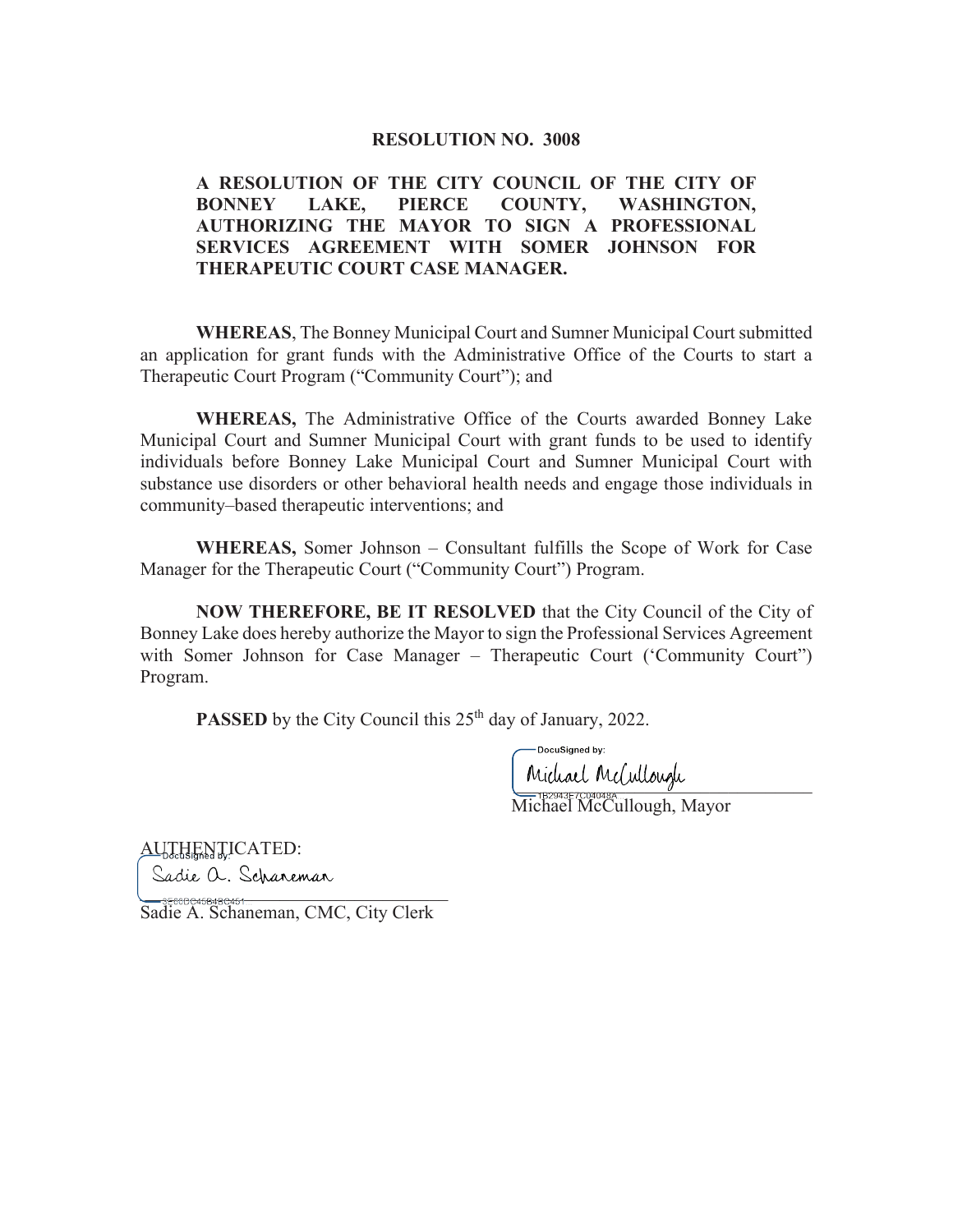## **CITY OF BONNEY LAKE PROFESSIONAL SERVICES AGREEMENT**

This PROFESSIONAL SERVICES AGREEMENT ("Agreement") is made and entered into this 25th day of January 2022, by and between the City of Bonney Lake ("City") and Somer Johnson ("Consultant") for professional services to be rendered in connection with Bonney Lake Community Court ("Project").

The parties hereby agree as follows:

- 1. **Scope of Work.** Consultant shall perform the services described in the Scope of Work attached to this Agreement as Exhibit "A." The services performed by Consultant shall not exceed the Scope of Work nor shall the Consultant be entitled to a greater amount of compensation than that provided in this Agreement without the prior written authorization of the City.
	- 1.1 The City may from time to time require changes or modifications in the Scope of Work. Such changes, including any decrease or increase in the amount of compensation, shall be agreed to by the parties and incorporated in written amendments to this Agreement.
	- 1.2 This Agreement is effective upon execution by the Parties and shall remain in effect until the work described in Section 1.1 above is complete, unless terminated by written notice in accordance with Section 6, below.
	- 1.3 Consultant represents and warrants that it, its staff to be assigned to the Project, and its sub-consultants' staff have the requisite training, skill, and experience necessary to provide the services required by this Agreement and are appropriately accredited and licensed by all relevant agencies and governmental entities. Services provided by Consultant and its sub-consultants under this Agreement will be performed in a manner consistent with that degree of care and skill ordinarily exercised by members of the same profession currently practicing in similar circumstances.
- 2. **Schedule of Work.** Consultant shall perform the services described in the Scope of Work, Exhibit "A", in a timely manner, according to the schedule provided therein. Consultant shall not begin any work under this Agreement until the City has authorized work to proceed.
	- 2.1 Consultant shall assure that it and its sub-consultants will have adequate staffing at all times in order to complete the Scope of Work in a timely manner. If factors beyond Consultant's control, which could not have been reasonably foreseen as of the date of this Agreement, should cause delay, then the parties will negotiate in good faith to determine whether an extension is appropriate. The Consultant shall provide the City with written notice of any delay or potential delay, that may trigger the need for a time extension, within 3 business days after the Consultant becomes aware of the delay or potential delay.
- 3. **Compensation.** Compensation for the services provided in the Scope of Work shall be a fixed sum of \$4,000 per month beginning February 1, 2022 and continue through June 30, 2023.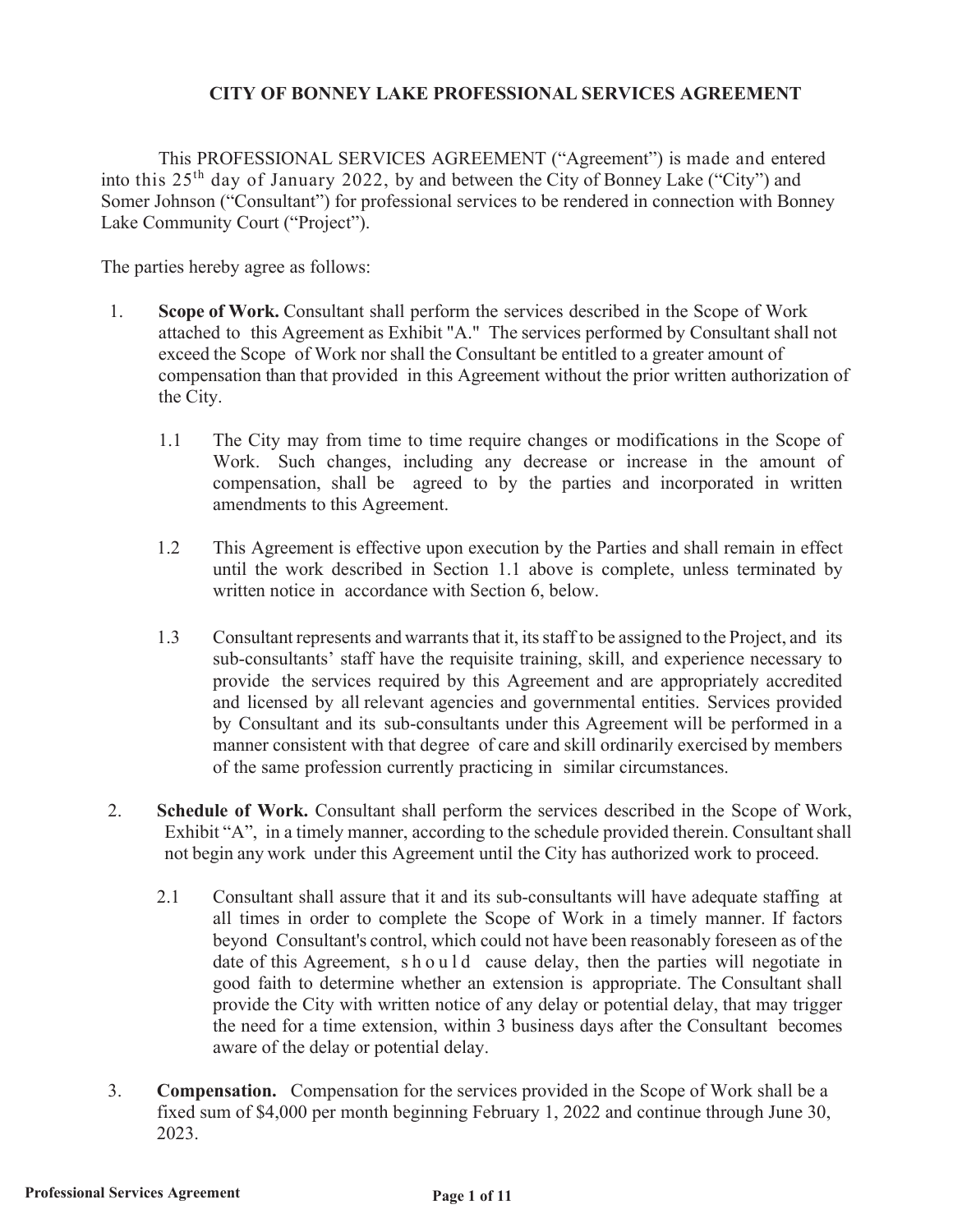- 4. **Payment.** Consultant shall provide monthly invoices in a format acceptable to the City, for work performed to the date of the invoice.
	- 4.1 All invoices shall be paid by City within sixty (60) days of actual receipt of said invoice conforming in all respects to the terms of this Agreement.
	- 4.2 Consultant shall maintain cost records and accounts pertaining to this Agreement and make them available for inspection by City representatives for three (3) years after final payment unless a longer period is required by a thirdparty agreement. Consultant shall make copies available to the City upon request.
	- 4.3 If the services rendered do not meet the requirements of the Agreement, Consultant will correct or modify the work to comply with the Agreement. The City may withhold payment for such work until the work meets the requirements of the Agreement.
- 5. **Discrimination and Compliance with Laws.** Consultant agrees not to discriminate against any employee or applicant for employment or any other person in the performance of this Agreement because of race, creed, color, national origin, marital status, sex, age, disability, or other circumstance prohibited by Federal, State, local law, or ordinance, except for a bona fide occupational qualification.
	- 5.1 Consultant and its sub-consultants shall comply with all federal, state, and local laws and ordinances applicable to the work to be performed under this Agreement.
	- 5.2 Any violation of Section 5 shall constitute a material breach of this Agreement and shall be grounds for immediate cancellation, termination, or suspension of the Agreement by the City, in whole or in part and may result in Consultant's ineligibility to conduct further work for the City.
- 6. **Suspension and Termination of Agreement.** The City may terminate this Agreement for public convenience, the Consultant's default, the Consultant's insolvency or bankruptcy or the Consultant's assignment for the benefit of creditors, at any time prior to completion of the work described in Section 1. Termination shall be effective immediately upon posting or transmission of written notice by the City or on such date as stated in the City's notice, whichever is later.
	- 6.1 The City reserves the right to terminate or suspend this Agreement at any time, without cause, by giving Consultant written notice ten (10) days prior to the termination or suspension date. In the event of termination, all finished or unfinished reports or other material prepared by Consultant pursuant to this Agreement, shall be submitted to the City. In the event the City terminates this Agreement prior to completion without cause, Consultant may complete such analyses and records as may be necessary to place its files in order. Consultant shall be entitled to compensation for any satisfactory work completed prior to the date of suspension or termination.
	- 6.2 Any notice from the City to Consultant regarding the suspension of this Agreement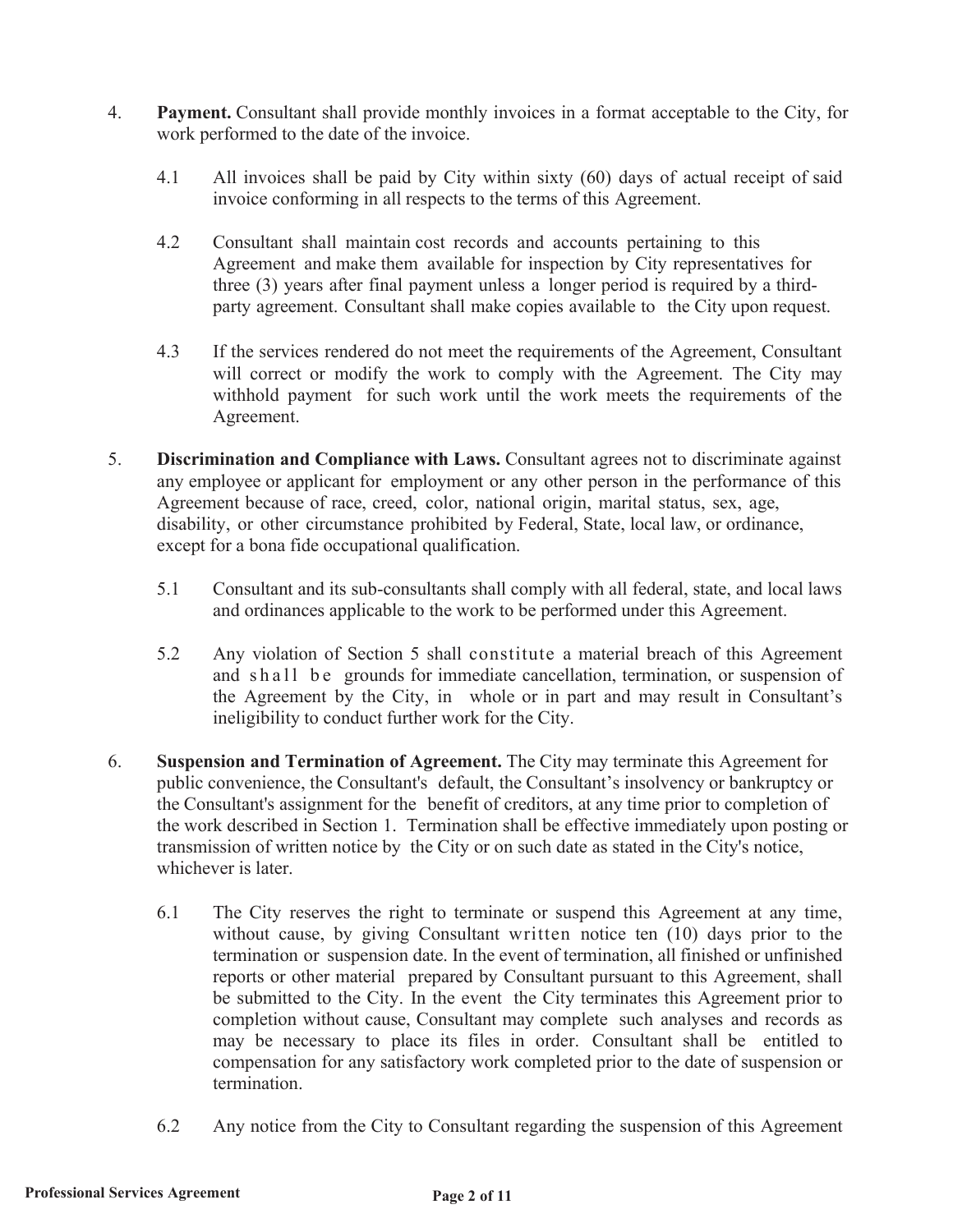shall specify the anticipated period of suspension. Any reimbursement for expenses incurred due to the suspension shall be limited to Consultant's reasonable expenses and shall be subject to verification. Consultant shall resume performance of services under this Agreement without delay when the suspension period ends.

- 7. **Standard of Care.** Consultant represents and warrants that it has the requisite training, skill, and experience necessary to provide the services under this Agreement and is appropriately accredited and licensed by all applicable agencies and governmental entities. Services Consultant provides pursuant to this Agreement will be performed in a manner consistent with that degree of care and skill ordinarily exercised by members of the same profession, currently practicing in similar circumstances. Consultant understands and agrees that the services rendered pursuant to this Agreement are for the sole, exclusive benefit of the City and that no third party shall have authority to authorize, approve, direct or control any of the services rendered to the City pursuant to this Agreement.
- 8. **Ownership of Work Product.** Ownership of the originals of any reports, data, studies, surveys, charts, maps, drawings, specifications, figures, photographs, memoranda, and any other documents which are developed, compiled, or produced as a result of this Agreement, whether or not completed, shall be vested in the City and shall be submitted to the City upon completion or termination of this Agreement. Any reuse of these materials by the City for projects or purposes other than those that fall within the scope of this Agreement, without written concurrence by Consultant, will be at the sole risk of the City.
	- 8.1 The documents prepared under this Agreement shall become the property of the City upon completion of the work. The City agrees to hold harmless and indemnify Consultant against all claims made against Consultant for damage or injury, including defense costs, arising out of the City's reuse of such documents beyond the use for which they were originally intended without the written authorization of Consultant.
- 9. **Indemnification/Hold Harmless.** Consultant shall indemnify and hold the City, its officers, employees, agents, and volunteers harmless from all claims, injuries, damages, losses, or suits (including all legal costs and attorney fees) arising out of or in connection with the acts, errors or omissions of Consultant or its sub-consultants in performance of this Agreement, except for injuries and damages caused by the sole negligence of the City. If a court of competent jurisdiction determines that this Agreement is subject to RCW 4.24.115, then in the event of liability for damages arising out of bodily injury to persons or damages to property caused by or resulting from the concurrent negligence of the Consultant and the City (including its officers, officials, employees, agents, and volunteers), the Consultant's liability hereunder shall be only to the extent of the Consultant's own negligence.
	- 9.1 The City's inspection or acceptance of any of the Consultant's work when completed shall not be grounds to avoid any of these covenants of indemnification.
	- 9.2 IT IS FURTHER SPECIFICALLY AND EXPRESSLY UNDERSTOOD THAT THE INDEMNIFICATION PROVIDED HEREIN CONSTITUTES THE CONSULTANT'S WAIVER OF IMMUNITY UNDER INDUSTRIAL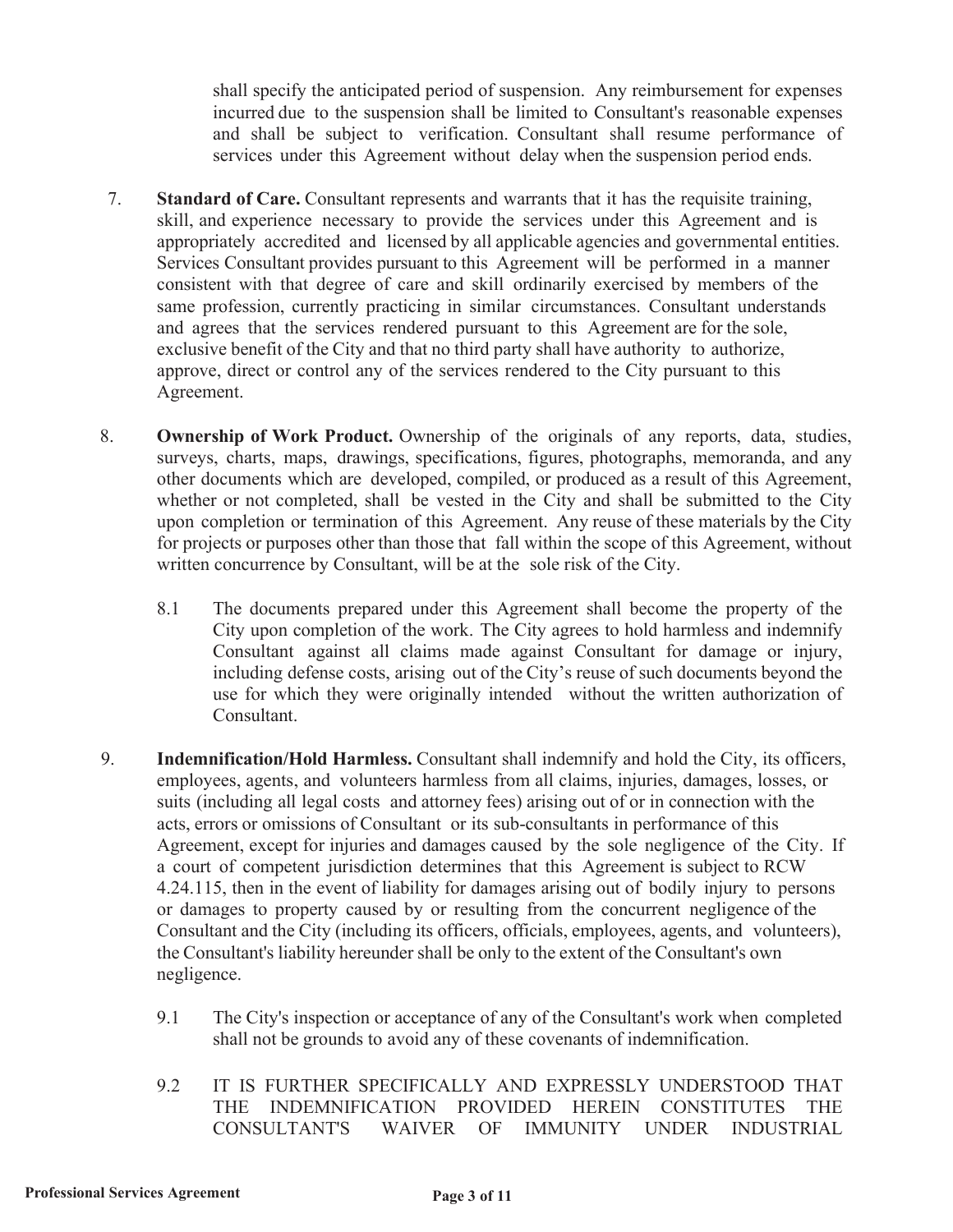INSURANCE, TITLE 51 RCW, SOLELY FOR THE PURPOSES OF THIS INDEMNIFICATION. THE PARTIES FURTHER ACKNOWLEDGE THAT THEY HAVE MUTUALLY NEGOTIATED THIS WAIVER. THE CONSULTANT'S WAIVER OF IMMUNITY UNDER THE PROVISIONS OF THIS SECTION DOES NOT INCLUDE OR EXTEND TO ANY CLAIMS BY THE CONSULTANT'S EMPLOYEES DIRECTLY AGAINST THE CONSULTANT.

- 9.3 The provisions of this Section 9 shall survive the expiration or termination of this Agreement.
- 10. **Insurance.** Consultant shall procure and maintain for the duration of this Agreement, insurance against claims for injuries to persons or damage to property which may arise from or in connection with the performance of the work hereunder by the Consultant, its agents, representatives, or employees.
	- 10.1 Consultant shall procure and maintain insurance of the types described below:
		- a. Automobile Liability insurance covering all owned, non-owned, hired and leased vehicles. Coverage shall be written on Insurance Services Office (ISO) form CA 00 01 or a substitute form providing equivalent liability coverage. If necessary, the policy shall be endorsed to provide contractual liability coverage.
		- b. Commercial General Liability insurance shall be written on ISO occurrence form CG 00 01 or a substitute form providing equivalent liability coverage and shall cover liability arising from premises, operations, independent contractors and personal injury and advertising injury. The City shall be named by endorsement as an insured under the Consultant's Commercial General Liability insurance policy with respect to the work performed for the City.
	- 10.2 Minimum Amounts of Insurance. Consultant shall maintain the following insurance limits:
		- a. Automobile Liability insurance with a minimum combined single limit for bodily injury and property damage of \$1,000,000 per accident.
		- b. Commercial General Liability insurance shall be written with limits no less than \$1,000,000 each occurrence, \$2,000,000 general aggregate.
	- 10.3 Other Insurance Provisions. The insurance policies are to contain or be endorsed to contain, the following provisions for Automobile Liability, Professional Liability and Commercial General Liability insurance:
		- a. The Consultant's insurance coverage shall be primary insurance as respects the City. Any insurance, self-insurance or insurance pool coverage maintained by the City shall be excess of the Consultant's insurance and shall not contribute with it.
		- b. The Consultant's insurance shall be endorsed to state that coverage shall not be cancelled by either party, without first giving thirty (30) days written notice to the City, said notice being sent by certified mail with a return receipt requested.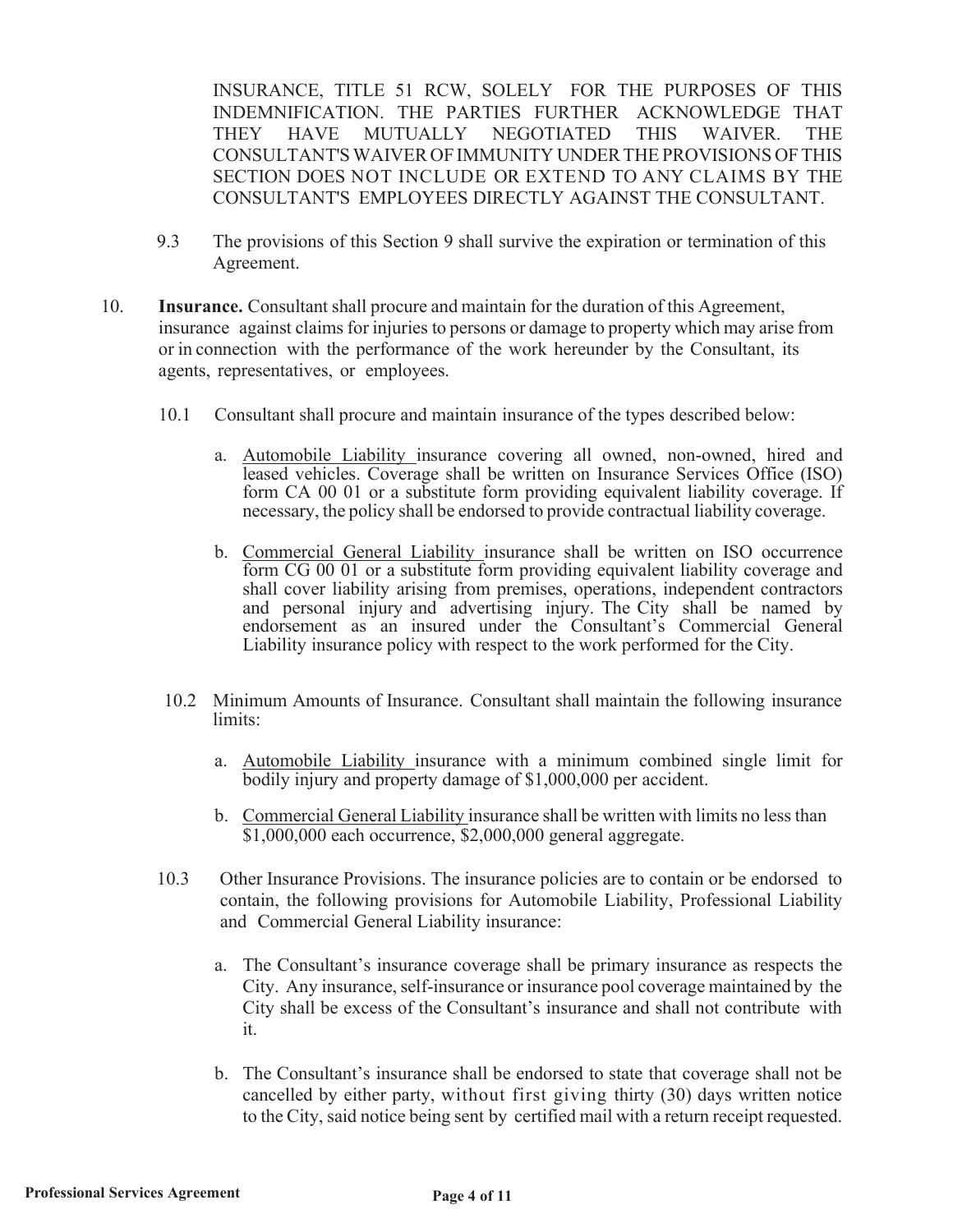- c. The City will not waive its right to subrogation against the Consultant. The Consultant's insurance shall be endorsed acknowledging that the City will not waive its right to subrogation. The Consultant's insurance shall be endorsed to waive the right of subrogation against the City or any self-insurance or insurance pool coverage maintained by the City.
- d. If any coverage is written on a "claims made" basis, a minimum of three (3) years extended reporting period shall be included with the claims made policy and proof of this extended reporting period shall be provided to the City.
- 10.5. Acceptability of Insurers. Insurance is to be placed with insurers with a current A.M. Best rating of not less than A: VII.
- 10.6. Verification of Coverage. Consultant shall furnish the City with original certificates and copy of all amendatory endorsements, including but not necessarily limited to the additional insured endorsement, evidencing the insurance requirements of the Consultant have been met before commencement of the work.
- 11. **Assigning or Subcontracting.** Consultant shall not assign, transfer, subcontract or encumber any rights, duties or interests accruing from this Agreement without the express prior written consent of the City, which consent may be withheld at the sole discretion of the City.
- 12. **Independent Contractor.** Consultant and its sub-consultants are and shall be at all times during the term of this Agreement, independent contractors. As the Consultant is customarily engaged in an independently established trade which encompasses the specific service(s) provided to the City hereunder, no agent, employee, representative or sub-consultant of the Consultant shall be nor deemed to be the employee, agent, representative or sub-consultant of the City. In the performance of the work, the Consultant is an independent contractor with the ability to control and direct the performance and details of the work, the City being interested only in the results obtained under this Agreement. None of the benefits provided by the City to its employees including, but not limited to, compensation, insurance and unemployment insurance shall be available from the City to the employees, agents, representatives, or sub-consultants of the Consultant. The Consultant will be solely and entirely responsible for its acts and for the acts of its agents, employees, representatives, and sub-consultants during the performance of this Agreement. The City may, during the term of this Agreement, engage other independent contractors to perform the same or similar work that the Consultant performs hereunder.
	- 12.1 The Consultant shall take all precautions necessary and shall be responsible for the safety of its employees, agents and sub-consultants in the performance of the work hereunder and shall utilize all protection necessary for that purpose. All work shall be done at Consultant's own risk and Consultant shall be responsible for any loss of or damage to materials, tools or other articles used or held by Consultant for use in connection with the work.
- 13. **Notice.** All notices required by this Agreement shall be considered properly delivered when personally delivered, when received by facsimile or on the third day following mailing,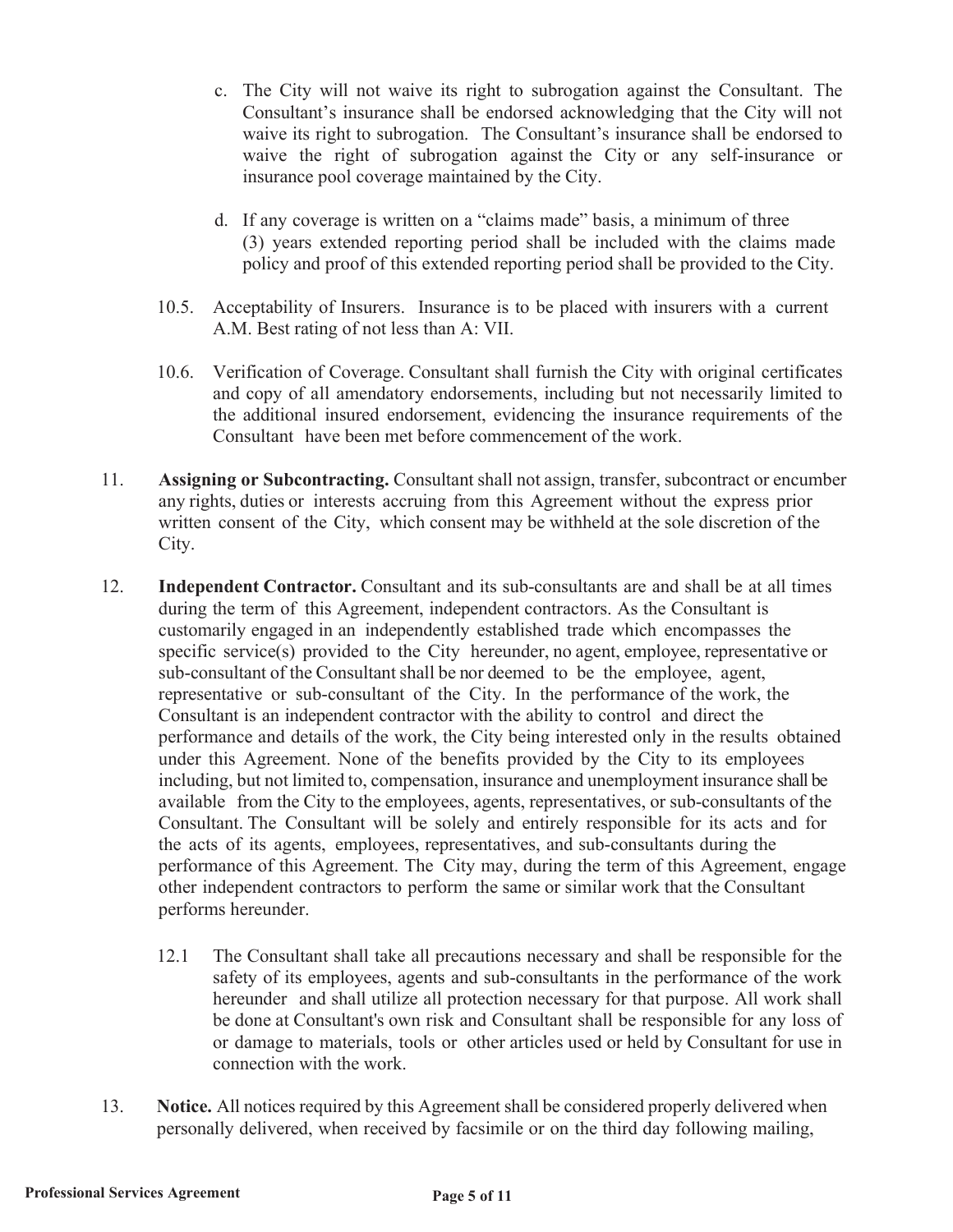postage prepaid, certified mail, return receipt requested to:

| City:       | <b>ATTN: Mayor McCullough</b><br>City of Bonney Lake<br>9002 Main Street E<br>Bonney Lake, WA 98391 |
|-------------|-----------------------------------------------------------------------------------------------------|
|             | With a copy to: City Clerk and Community Court Administrator                                        |
| Consultant: | Somer Johnson<br>14515 Prairie Ridge Dr E<br>Bonney Lake, WA 98391                                  |

- 14. **Disputes.** Any suit or action for claims arising out of or relating to this Agreement shall be governed by the laws of the State of Washington, without reference to its choice-of-law rules. Exclusive venue shall be in Pierce County Superior Court, Tacoma, Washington.
- 15. **Attorney Fees.** In any suit or action instituted to interpret or enforce any right granted in this Agreement, the substantially prevailing party shall be entitled to recover its costs, disbursements, and reasonable attorney fees from the other party.
- 16. **Extent of Agreement/Modification.** This Agreement, together with any attachments or addenda, represents the entire and integrated Agreement between the parties hereto and supersedes all prior negotiations, representations, or agreements, either written or oral. This Agreement may only be amended, modified, or added to by written instrument properly signed by both parties. The parties acknowledge the general contract rule that a clause in a contract, such as this one, prohibiting oral modifications is itself generally subject to oral modification. However, to ensure certainty as to the terms and conditions of this Agreement, the parties waive this general contract rule.
- 17. **Conflict of Interest; Non-Collusion.** No officer, employee, or agent of the City, nor any member of the immediate family of any such officer, employee, or agent, shall have any personal financial interest, direct or indirect, in this Contract, either in fact or in appearance. The Consultant shall comply with all Federal, State and City conflict of interest laws, statutes, and regulations. The Consultant represents that the Consultant presently has no interest and shall not acquire any interest, direct or indirect, in the project to which this Contract pertains which would conflict in any manner or degree with the performance of the Consultant's services and obligations hereunder. The Consultant further covenants that, in performance of this Contract, no person having any such interest shall be employed by the Consultant. The contractor's officers, employees or agents shall neither solicit nor accept gratuities, favors or anything of monetary value from the project applicant or any affiliate or agent of the project applicant.
	- 17.1 The Contractor warrants and represents that the Contractor has not, nor has any other member, employee, representative, agent, or officer of the Contractor, entered into or offered to enter into any combination, collusion or agreement with any person or entity to receive or pay, and that he has not received or paid, any sum of money or other consideration for the execution of this Contract other than the consideration offered pursuant to the terms and conditions hereof.